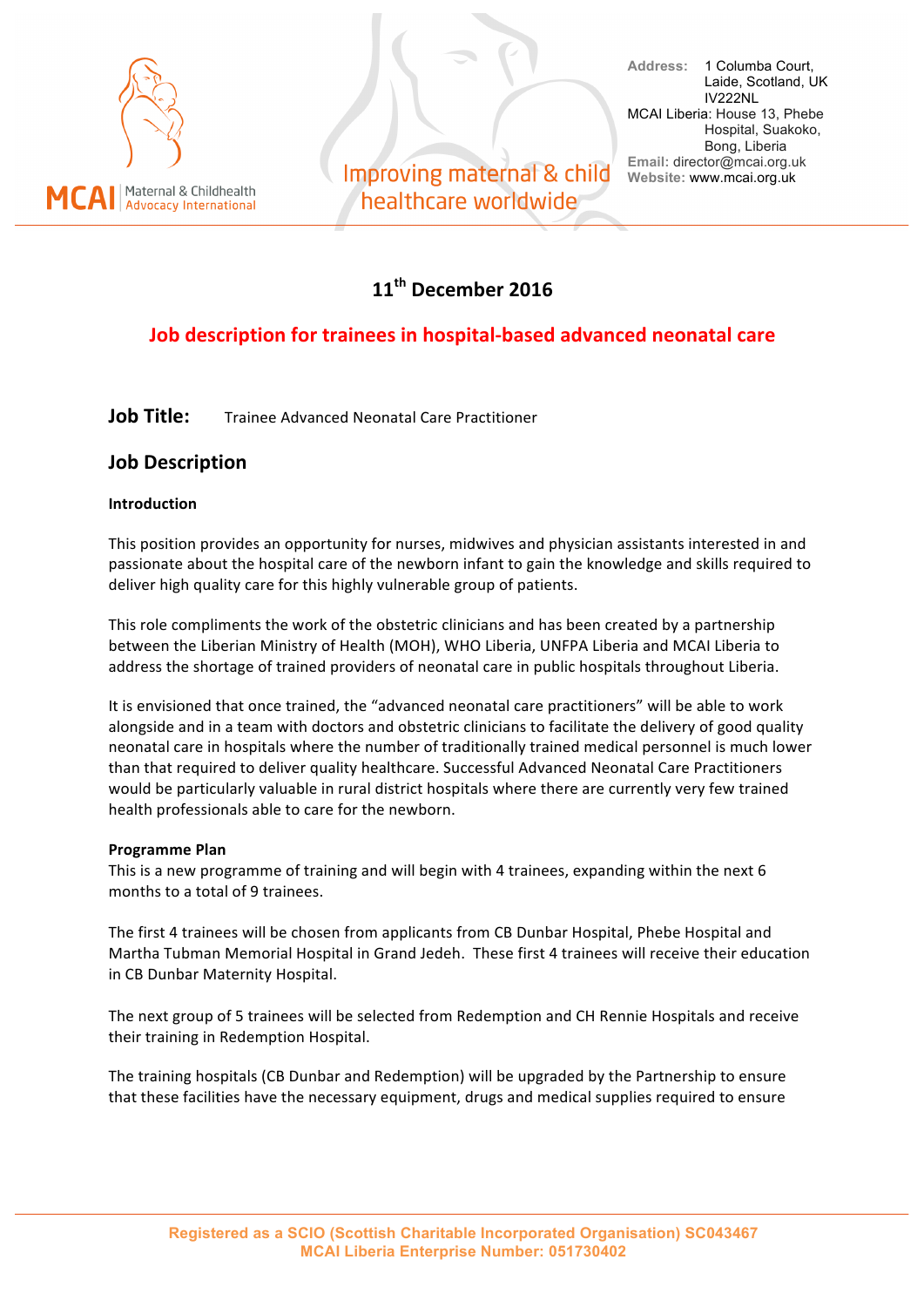

appropriate and effective neonatal care (for example neonatal resuscitation platforms, phototherapy units, skin to skin wraps etc.).

#### **Training**

Training will last for a total of 2 years.

The first year will follow the curriculum (attached) where apprenticeship-based learning will be undertaken on the neonatal and post-natal wards with teaching by volunteer international experts in advanced neonatal hospital care (doctors and advanced neonatal nurse practitioners) as national experts are unavailable. There will also be weekly classroom based training during this first year of training, with regular assessments, such as objective structured clinical examinations (OSCEs).

The second year will be undertaken by trainees as pre-licensed interns in hospitals other than the training centre selected by the MOH.

During both years, trainees will be required to demonstrate learning via continuous assessment and formal examinations.

At the end of the internship, each trainee will undergo a final assessment by the Liberian Medical and Dental Council (LMDC). Successful results achieved during this examination will lead to trainees being licensed by the LMDC to practice hospital neonatal care in public hospitals in Liberia. Private practice will not be permitted and there will be a need to complete a 5-year period of work in hospitals designated by the MOH after licensing has been granting.

Currently efforts are being made to develop a BSc degree course in hospital neonatal care for those candidates entering this new programme.

Trainees will be provided with the necessary materials to document and assist with their training including a laptop computer containing a constantly updated E Library on hospital neonatal care in low resource settings, the curriculum and database for all procedures undertaken. They will also be given the MCAI textbook and MCAI neonatal pocketbook and other essential materials to ensure they are able to practice safe neonatal care (including a decent paediatric stethoscope, a torch, a nursing fob-watch, a neonatal bag and mask resuscitator, a blood glucose measurement device).

#### **HR details**

The Ministry of Health will be responsible for standard basic remuneration, which will be supplemented by an incentive of 150 USD per month by MCAI.

Trainees will be entitled to the standard leave allowance for their grade. If more than 2 days, leave must be requested 4 weeks in advance and cannot coincide with the leave of any other trainee. Leave may not be taken in the 1st 6 weeks or the last 4 weeks of the first year of the training program.

#### **Duties and responsibilities**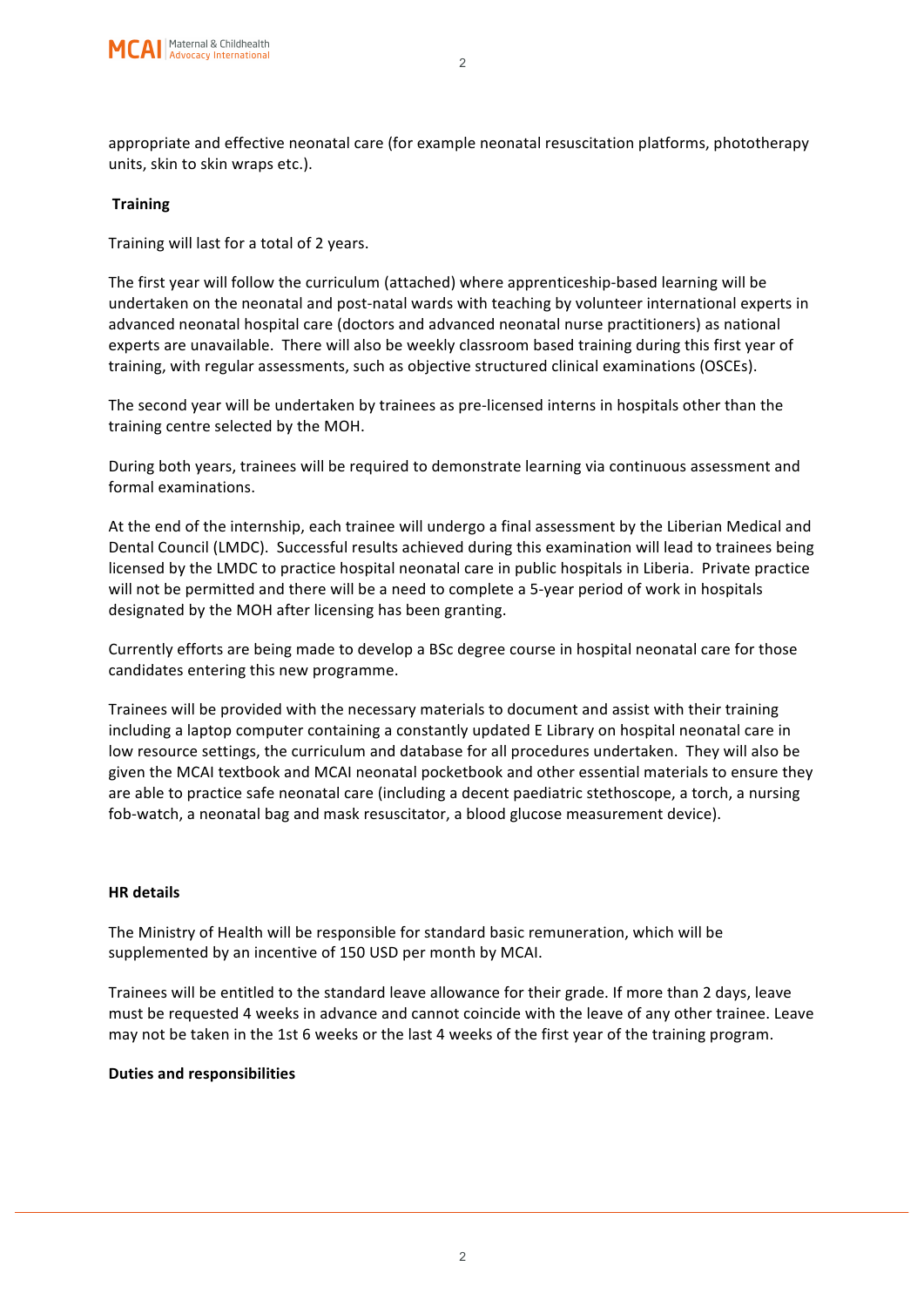It should be noted that the list below is not exhaustive, and a flexible approach is expected, such that all reasonable activities essential for the provision of safe and effective neonatal care services in the training hospitals will be undertaken.

3

In addition to undertaking the training outlined in the attached curriculum including skills drills, tutorials and case presentations, the first 4 trainees at CB Dunbar Hospital must provide emergency care to all newborn infants who need it 24 hours a day 7 days a week on a rota basis. Trainees must form an on-call rota to ensure 24/7 provision of care. It is likely that this will consist of a 1 in 3 or 1 in 4 rota where the trainees will be expected to complete a 24 hour on-call every 3 to 4 days. An on-site on-call room is available for this purpose. The following 24-hour period is then allowed as a full day off except in exceptional circumstances.

Trainees will hold a ward round with their trainer every morning in the neonatal and postnatal wards to discuss clinical management of each newborn baby.

Trainees will also be responsible for liaising with maternity care staff to ensure that before discharge home, ALL newborn infants are breast feeding well and that their mothers are given advice and materials concerning the recognition of warning signs (particularly concerning the recognition of neonatal sepsis and management of feeding problems).

An outpatient clinic at the hospital will be organised and run by trainees once a month (in the first instance) for babies who may require special longer term attention.

Participation in guideline development, audit and other risk management activities that form a component of the training program will be required

#### **Job Specification**

*Minimum requirements for applicants* are as follows:

- 1. Successful completion of a qualification in nursing or midwifery
- 2. A Liberian citizen with full registration to practice by the Liberian Board of Nursing and Midwifery
- 3. Willingness to fulfil the roles and responsibilities outlined in the job description
- 4. Some academic ability and a willingness to study during their own time
- 5. Ability to work and participate as a member of a multi-disciplinary team
- 6. A polite and respectful attitude and a caring, ethical, and professional manner towards patients (mothers and their babies)
- 7. A willingness to work the "on-call" rota
- 8. A willingness to work after training in public hospitals identified by the Ministry of Health

#### *Desirable characteristics for applicants*:

- 1. Recognised by their managers and departmental heads to practice exceptionally well in their nursing/midwifery duties and thought likely to be able to learn the additional duties and responsibilities required of an advanced neonatal care practitioner
- 2. Experience of some practical neonatal procedures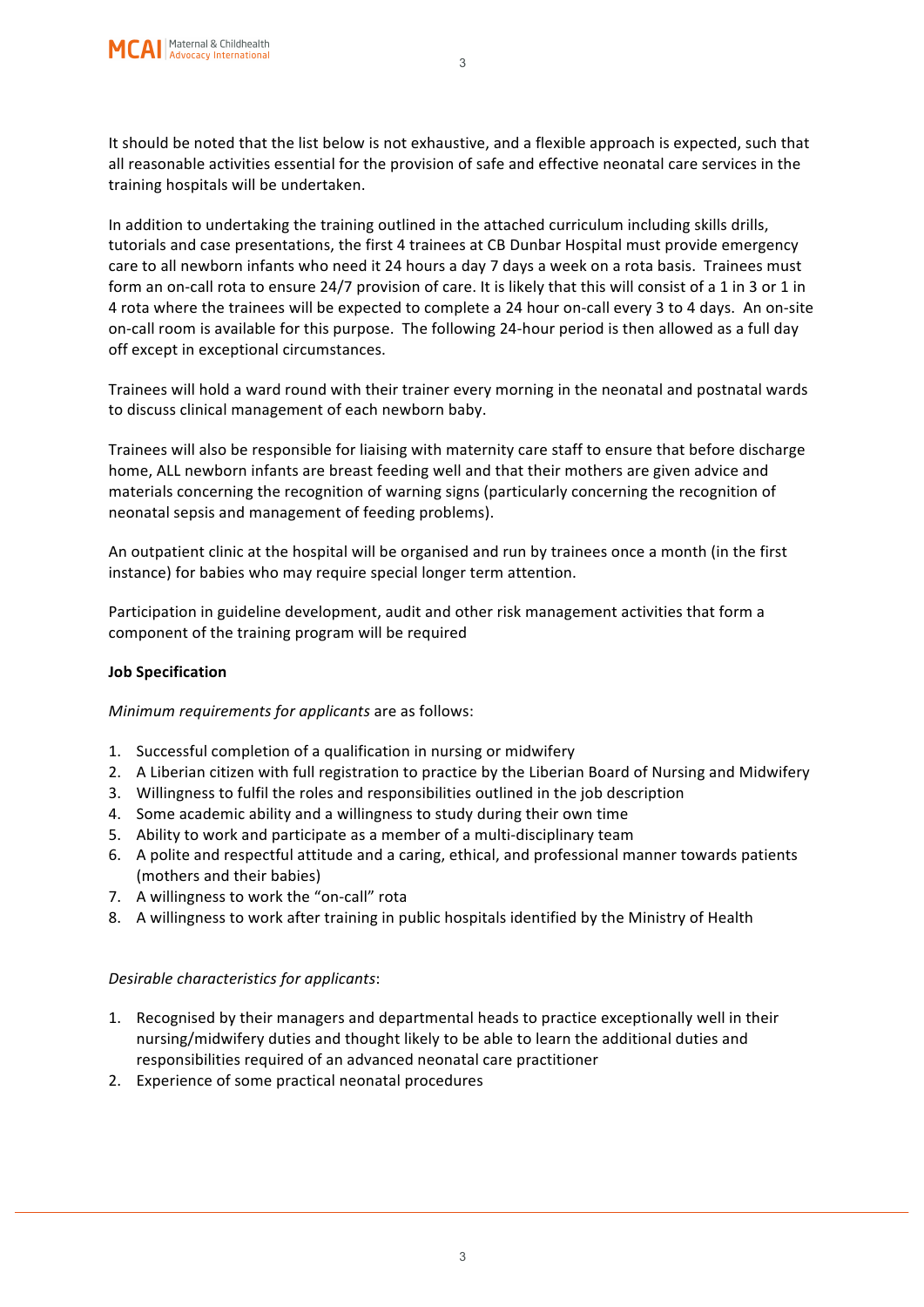- 3. A demonstrable desire to train to contribute to the provision of comprehensive emergency obstetric and neonatal care
- 4. A demonstrable desire to develop and improve neonatal care in Liberia with a view to improving Liberian neonatal health outcomes
- 5. Previous experience of working in district health facilities and a willingness to return to these facilities after training

#### **Assessments and interview for applicants**

Candidates are invited to provide their curriculum vitae together with a written statement of up to 500 words supporting their application.

Applications should be accompanied by a supportive letter from the current or most recent head of department. 

Applications should be e-mailed to the following e-mail address (director@mcai.org.uk), or a hard copy delivered to CB Dunbar Hospital for the attention of Dr. Obed Dolo.

Based on the applications provided, candidates will be shortlisted for an interview. Further details of the interview process will be given at that time but will include a short written assessment in addition to a 30 minute interview conducted by representatives of the Partnership.

Application Deadline: 3rd January 2017

Interviews will be held during the 10 days beginning  $5<sup>th</sup>$  January 2017 and will be held at UNFPA or WHO offices in Monrovia. You will be notified of the time and date as soon as possible after  $3<sup>rd</sup>$ January 2017.

For more information please contact Dr. Obed Dolo, Medical Director at CB Dunbar Hospital or write to Professor David Southall at email: director@mcai.org.uk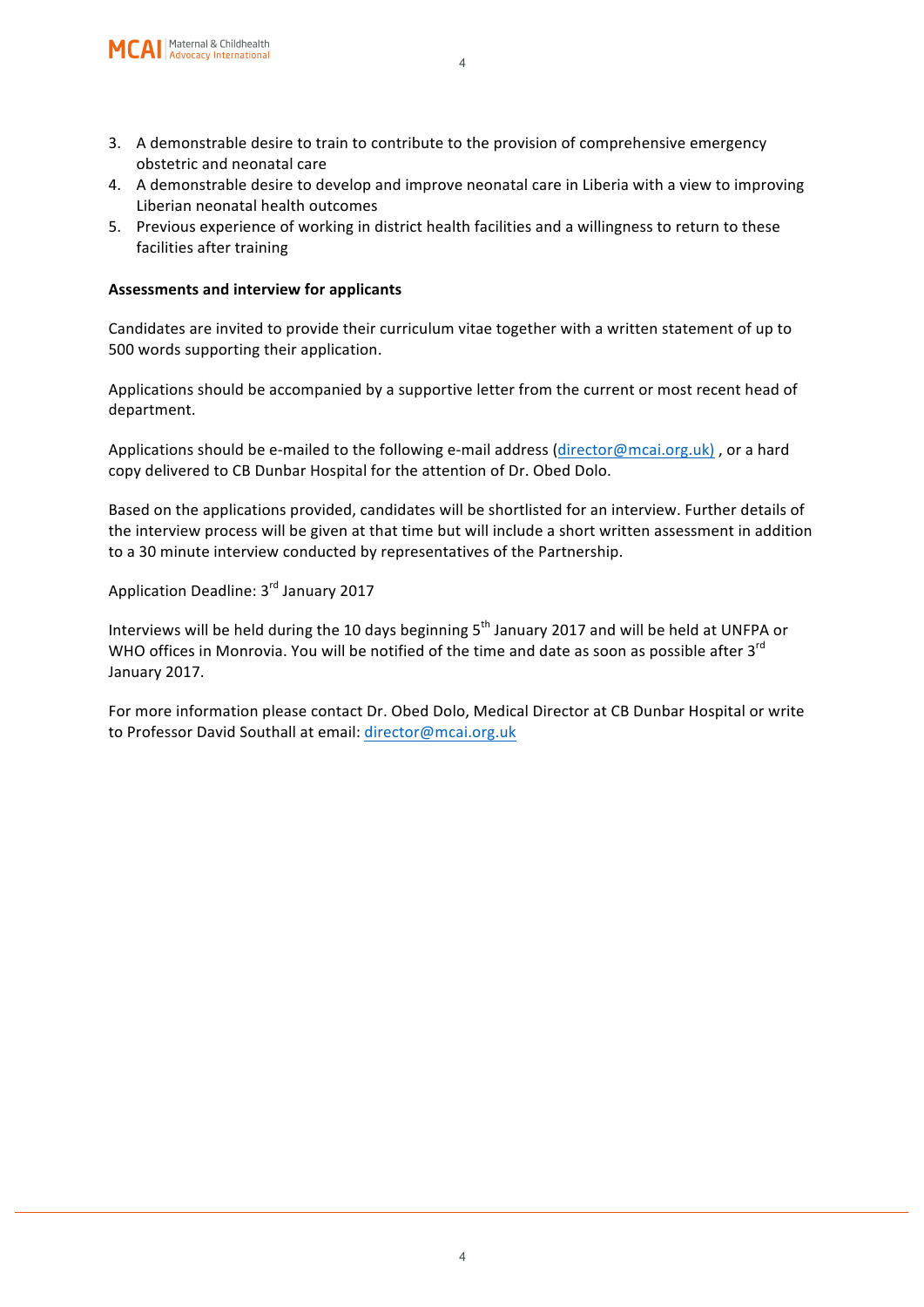

#### **Curriculum for the advanced neonatal practitioner training course**

#### **Components**:

Apprenticeship based training will be undertaken by volunteer international paediatricians and neonatal nurse practitioners from MCAI and the Advanced Life Support Group (ALSG).

Every procedure undertaken by each trainee will be documented in a **paper log book** and also onto **a database** held in an Android tablet computer.

Case-based discussion forms and Supervisor observed experience forms will also be undertaken (see below).

Each month the logistician attached to the programme will download the electronic data base from each trainee and email it to the programme lead in the UK as a excel spread sheet. The paper logbooks will also be copied and sent to the UK so that they can be checked against the electronic logbooks.

Every trainee will also have a copy of the new MCAI textbook and neonatal and infant pocket book (see http://www.mcai.org.uk/pdf-downloads-for-textbook--pocket-book for details).

Every 6 weeks there will be a 2-hour meeting where the clinical audit of selected newborn infants who have died or nearly died will be attended by the trainees and supervised by the international trainer.

Because the training is apprenticeship-based, all medical problems encountered will be managed as they occur and the monthly curriculum below is to show that during each particular month there will be an emphasis on consolidating background knowledge on that particular subject. Every candidate will have the curriculum and knowledge base to support each subject from the outset in both the reference textbook and for immediate use in their pocketbook.

At some stage, two MCAI/ALSG's 3-day neonatal emergency care course involving all trainees and 42 other nurses and midwives caring for newborn infants from all 4 hospitals involved (CB Dunbar, Phebe, CH Rennie and Redemption), will be held at the Phebe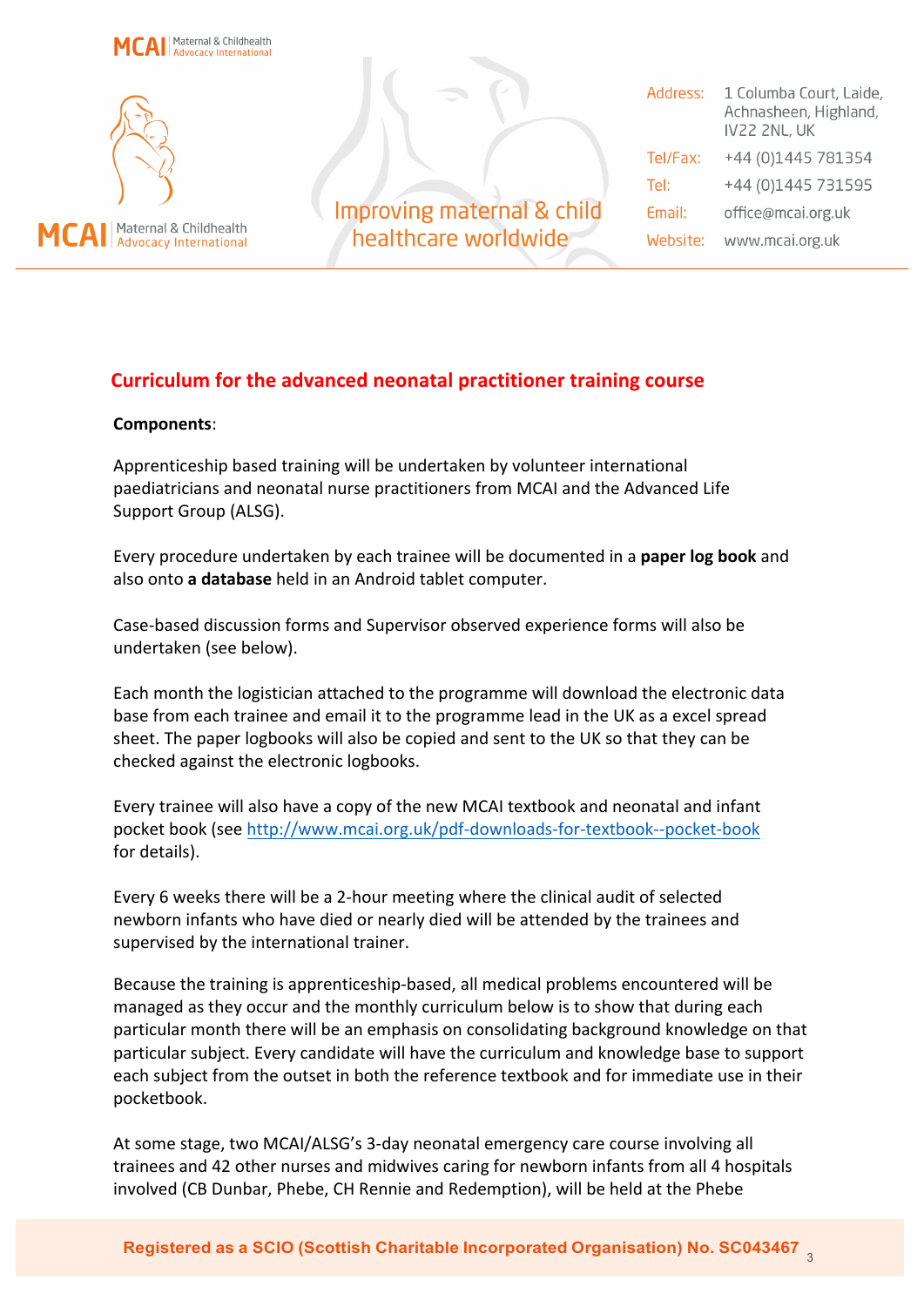#### **Monthly components of the training programme**

#### **Month 1 Resuscitation of the newborn infant: basic and advanced.**

- a. Assessment and recognition of need forresuscitation
- b. ABC approach
- c. Airway opening
- d. Use of bag valve mask
- e. Management of meconium aspiration
- f. Chest compressions
- g. Drugs
- h. Endotracheal intubation
- i. When to stop resuscitation
- j. Talking to parents about what has happened

#### **Month 2 Basic care of the full-term, pre-term and low birth weight infant including** organisation and management of the neonatal ward

- a. In pregnancy, minimizing surfactant deficiency using corticosteroids andpreventing neonatal sepsis by appropriate antibiotics to the mother
- b. Organising the neonatal unit (including cleaning and care of equipment andward, staff hygiene, duty rotas, observation charts, notes and record keeping etc.)
- c. Temperature control: keeping the baby warm including Skin to skin (Kangaroo Mother Care: KMC) Treating hypothermia
- d. Managing the placenta, cord and umbilical stump
- e. Vitamin K
- f. Assessing prematurity and measuring birth weight
- g. Feeding the newborn: breast feeding (including researching the possibility of setting up a safe breast milk bank with pasteurization/freezing/storing facilities near the new neonatal unit) and nasogastric feeding
- h. Managing feeding difficulties
- i. Fluid and electrolyte management in infants needing IV fluids
- j. Monitoring for and prevention of hypoglycaemia
- k. Monitoring oxygenation and safely giving oxygen when needed
- l. Prevention of hospital acquired infection
- m. Caring for infants and vulnerable mothers: diabetes, drug dependence and those with mental health problems
- n. Discharge plans including nutritional supplements when required

#### **Month 3 Basic practical procedures needed for caring for ill newborn infants.**

- o. Placing of gastric tubes
- p. How to measure temperature reliably?
- q. How to obtain urine samples and research possibility of undertaking ward-based urine microscopy
- r. How to obtain blood samples safely, especially heel capillaryblood.
- s. Detection and management of hypoxaemia: pulse oximetry and safe administration of oxygen (see k. above, teachtogether)
- t. Detection and management of hypoglycaemia (see i. above, teach together)
- u. Safety in administering drugs, fluids and electrolytes
- v. Measuring blood glucose (see c. above, in this section)
- w. Giving injections (IM, IV and SC)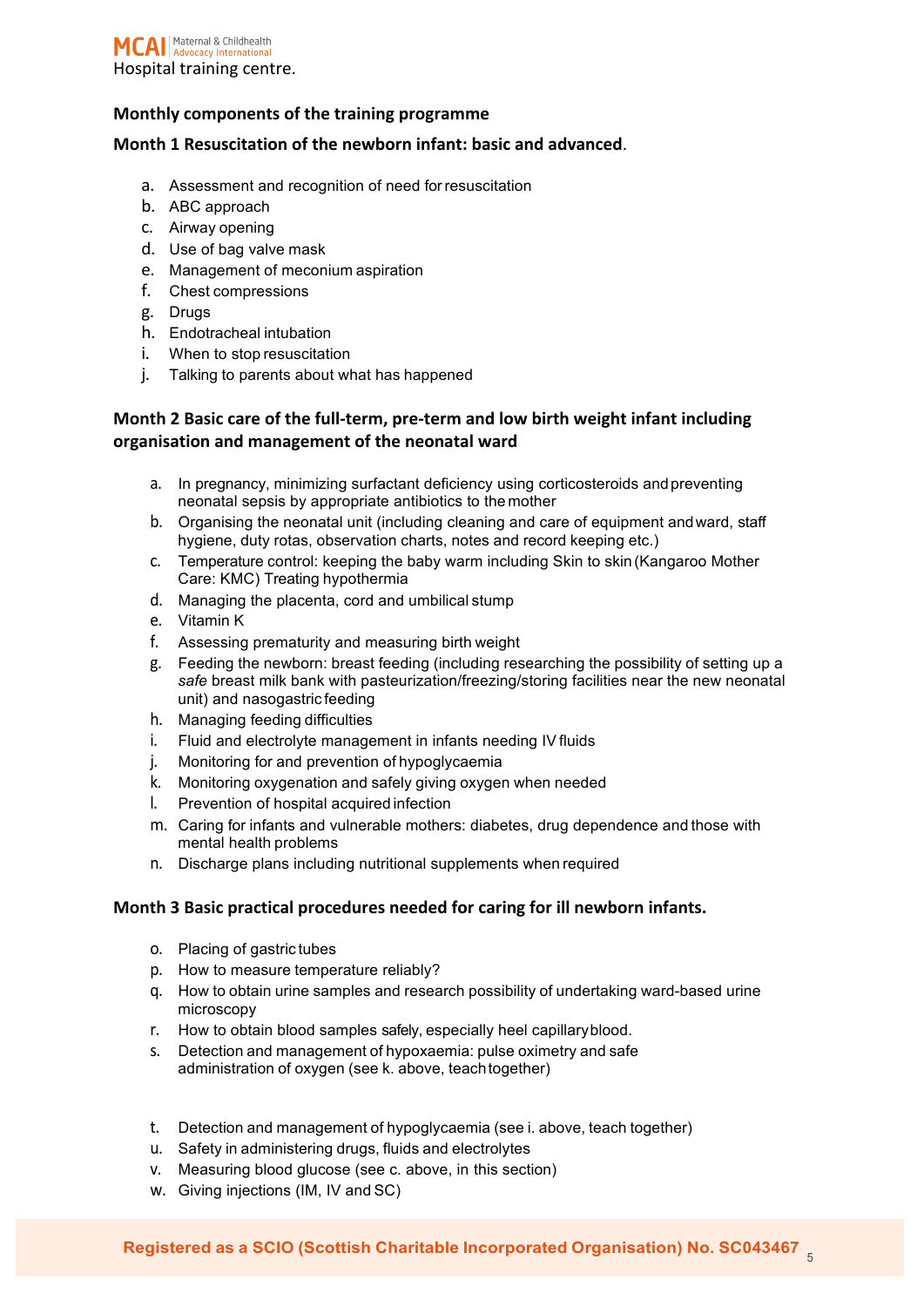

- x. Placing IV cannulae (peripheral venous, scalp vein and external jugular) and care of IV lines and cannulae
- y. Lumbar puncture
- z. Umbilical venous cannulation for exchange transfusion and in an emergency for resuscitation in the first 3 days of life.
- aa. Nasal CPAP treatment

#### **Month 4 Detection and management of neonatal sepsis**

- a. Neonatal sepsis: recognition, treatment (antibiotics, nutrition and fluid management including prevention and treatment of hypoglycaemia)
- b. Life threatening infection: meningitis andsepticaemia
- c. Laboratory evaluation
- d. Pneumonia
- e. Skin infection
- f. Eye infections
- g. Umbilical infection
- h. Mucous membrane infections
- i. Necrotising Entero-Colitis (NEC)
- j. Knowledge of the neonatal use of antibiotics

#### **Month 5 Detection and management of neonatal respiratory failure**

- a. Neonatal respiratory failure: recognition, causes, treatment (antibiotics, oxygen, early nasal CPAP, nutrition and fluid management)
- b. Treatment of pneumothorax: needle thoracocentesis and chest drain insertion
- c. Tracheal intubation and assisted ventilation
- d. Apnoeic/hypoxaemic episodes causes, treatments, oxygen, nasalCPAP and caffeine

#### **Month 6 Management of anaemia, jaundice, haemorrhage, shock, heart failure and polycythaemia**

- a. Neonatal jaundice causes and management including collecting of blood samples, measurement of bilirubin and other laboratory tests for the causes of jaundice. Treatment with phototherapy and exchange transfusion
- b. Diagnosis and management of anaemia and haemorrhage
- c. Recognition and management of shock (including intraosseous needle insertion)
- d. Recognition and management of heart failure
- e. Recognition and management of polycythaemia (including hydration and partial exchange transfusion)

#### **Month 7 Management of neurological disorders**

- a. Identifying the causes of fits and reduced conscious level
- b. Metabolic causes including hypoglycaemia, hypocalcaemia and hyponatraemia
- c. Diagnosis and management of hypoglycaemia and its differentcauses
- d. Managing fits with glucose and anticonvulsants when indicated
- e. Neonatal tetanus: management
- f. Hypoxic ischaemic brain injury; diagnosis and management
- g. Other causes such as drug dependence, toxic substances fromtraditional healers, meningitis and congenital brain abnormalities

#### **Month 8 Recognition and management of congenital abnormalities**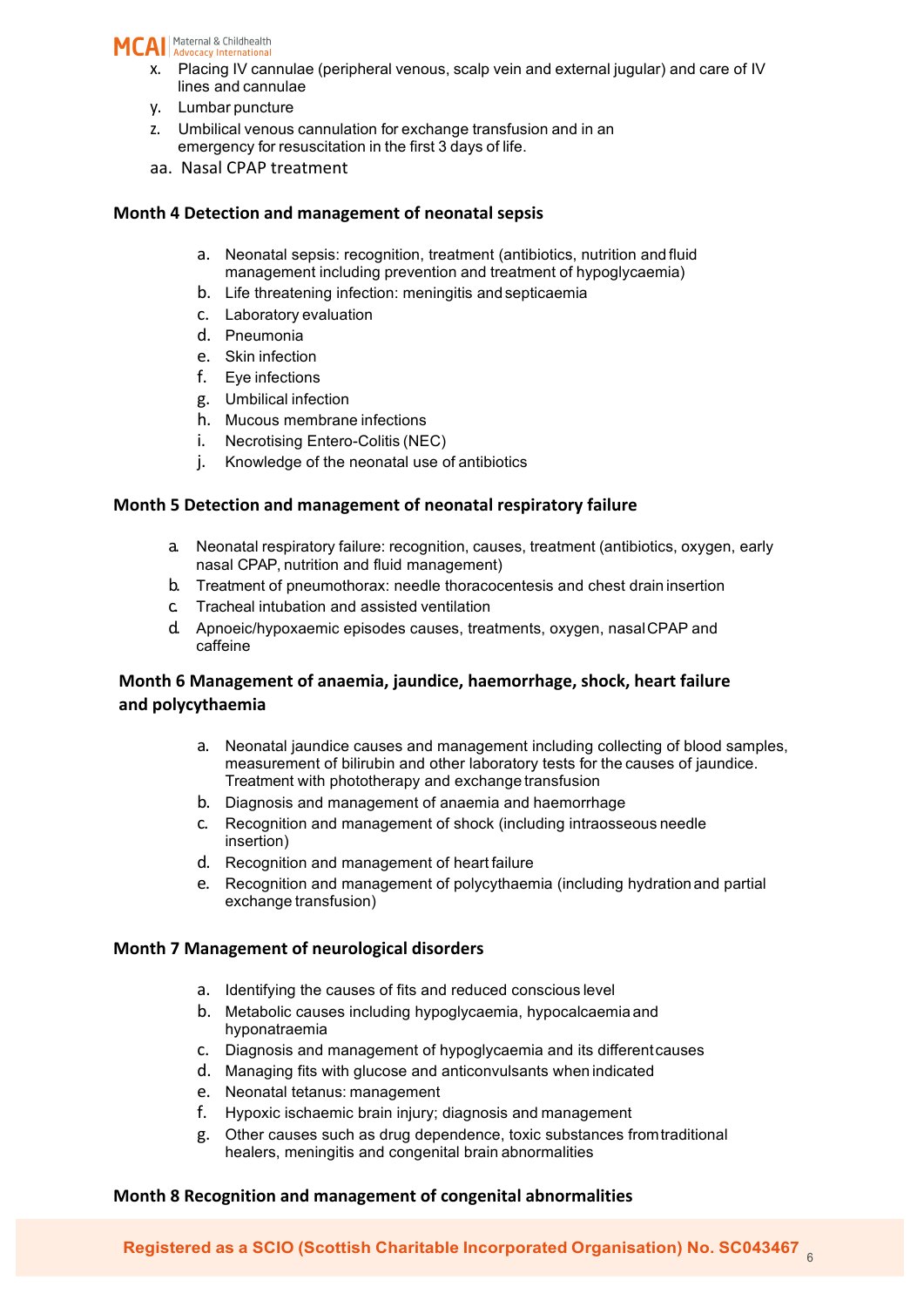MCAI | Maternal & Childhealth

- a. Congenital heart disorders
- b. Management of serious brain disorders including hydrocephalus andspina bifida
- c. Management of chromosome disorders such as Down'ssyndrome
- d. Gastrointestinal disorders such as oesophageal atresia, pyloric stenosis, duodenal stenosis, diaphragmatic hernia, volvulus, intussusception, peritonitis and Hirschsprung's disease
- e. Renal disorders
- f. Genital problems

#### **Month 9 Recognition, prevention and management of infections that can affect the newborn infant**

- a. HIV and PTMCT
- b. Syphilis
- c. Varicella zoster
- d. Dehydration andgastroenteritis
- e. Bronchiolitis
- f. TB

#### **Month 9 Ethical and professional standards when caring for the newborn infant**

- a. Pain control for infants undergoingprocedures
- b. Restraint for procedures ininfants
- c. UNCRC and Maternal and Child Friendly Healthcare Initiative (MCFHI)
- d. 3-day course in Medical Ethics and Professional Standards (already performed in Liberia July 2015)
- e. Care for the family, including the breaking of bad news, withdrawing treatment when palliative care is the only possible way forward.

#### **Months 10 and 11**

Consolidation of the training

#### **Month 12**

Final analysis of the continuous assessment materials collected during the training and decision on accreditation of each candidate following an OSCE.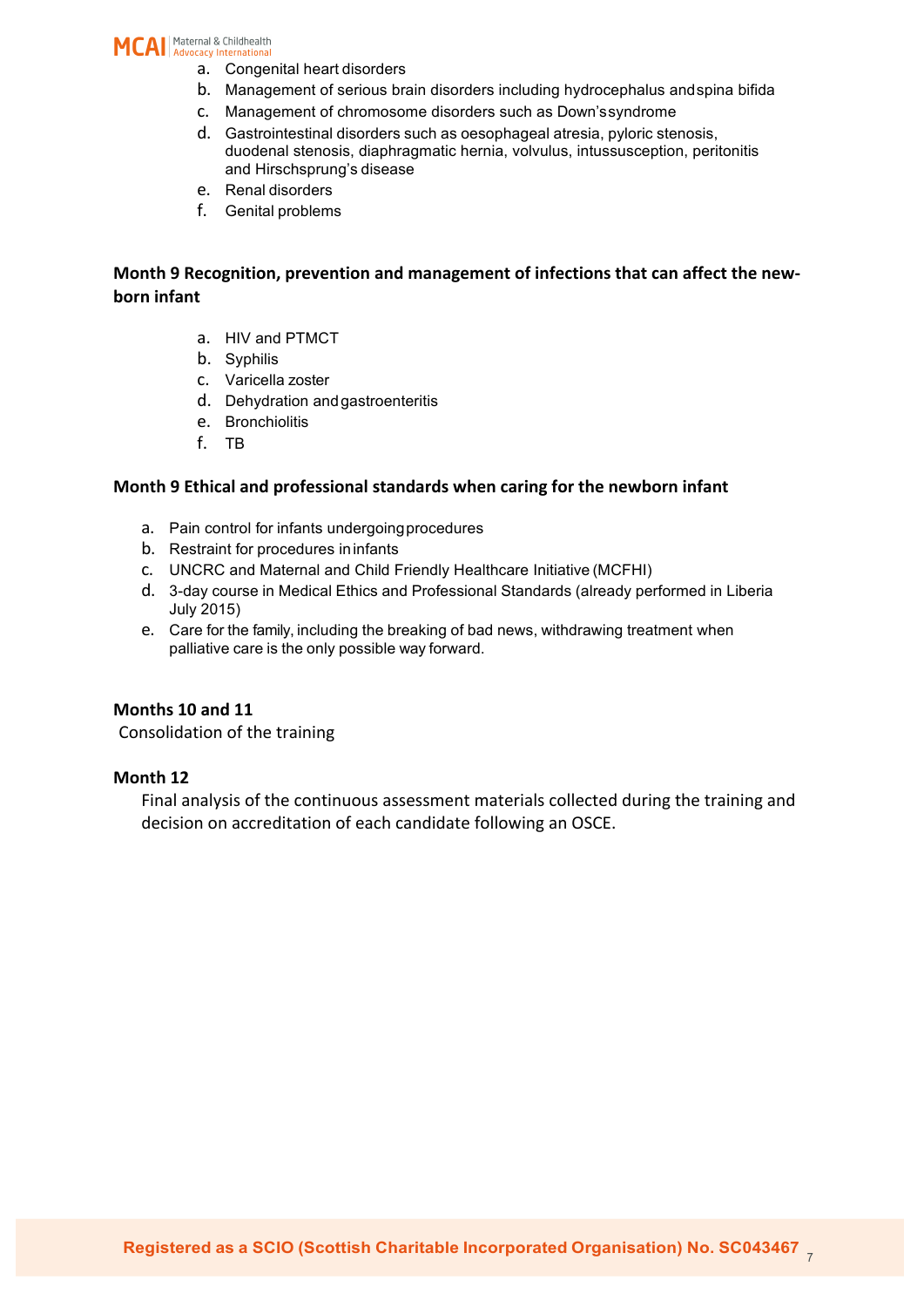

| TRAINEE'S NAME:                                                                                             | SUPERVISOR'S NAME:                                                                           |                                                               |  | DATE OF<br>PROCEDURE:                                                                                                                                                                       |  |  |
|-------------------------------------------------------------------------------------------------------------|----------------------------------------------------------------------------------------------|---------------------------------------------------------------|--|---------------------------------------------------------------------------------------------------------------------------------------------------------------------------------------------|--|--|
| NEWBORN INFANT'S NAME:<br><b>MOTHER'S NAME:</b>                                                             | DATE OF BIRTH<br>OR AGE:                                                                     |                                                               |  | <b>HOSPITAL:</b><br>AT TIME OF ONSET OF TREATMENT:                                                                                                                                          |  |  |
| <b>REASON</b><br>FOR TREATMENT:                                                                             |                                                                                              |                                                               |  | Pulse rate in beats/min:<br>Respiratory rate in breaths/min:<br>Capillary refill time in seconds:                                                                                           |  |  |
| <b>DESCRIBE</b><br><b>TREATMENT GIVEN</b><br><b>INCLUDING ANY PROCEDURES</b><br>AND DRUGS USED              |                                                                                              |                                                               |  | Temperature in degree C:<br>Was shock present?<br>Was the baby fitting?<br>Was hypoglycaemia present?<br>What was blood glucose?:<br>Was the baby jaundiced?                                |  |  |
| <b>WAS BLOOD</b><br>DURATION OF<br><b>TRANSFUSION</b><br>TREATMENT:<br>NEEDED AND<br>AVAILABLE?             |                                                                                              | <b>WAS NEONATAL</b><br><b>RESUSCITATION NEEDED?</b>           |  |                                                                                                                                                                                             |  |  |
| <b>DESCRIBE ANY</b><br>UNEXPECTED PROBLEMS<br><b>WITH</b><br>TREATMENT GIVEN?<br>ANY EQUIPMENT<br>PROBLEMS? |                                                                                              | Colour?<br>Muscle tone?<br>What was Apgar score at 5 minutes? |  | IF INFANT HAS JUST BEEN BORN DESCRIBE STATE OF BABY AT<br>ONSET OF ANY RESUSCITATION GIVEN:<br>Breathing? Normal, gasping or apnoeic?<br>Heart rate $> 100$ or $< 100$ or $< 60$ beats/min. |  |  |
| IF BABY WAS RESUSCITATED<br>DESCRIBE WHAT WAS DONE<br>Bag and mask?<br>Chest compressions/<br>Drugs?        |                                                                                              |                                                               |  |                                                                                                                                                                                             |  |  |
| DID BABY SURVIVE?<br>IF NOT DESCRIBE WHAT HAPPENED HERE:                                                    |                                                                                              |                                                               |  |                                                                                                                                                                                             |  |  |
| SIGNATURE OF<br><b>TRAINEE</b>                                                                              |                                                                                              | SIGNATURE OF<br><b>SUPERVISOR</b>                             |  |                                                                                                                                                                                             |  |  |
|                                                                                                             | <b>LOG BOOK FOR PROCEDURES</b><br><b>UNDERTAKEN AS PART OF BASIC</b><br><b>NEONATAL CARE</b> |                                                               |  |                                                                                                                                                                                             |  |  |

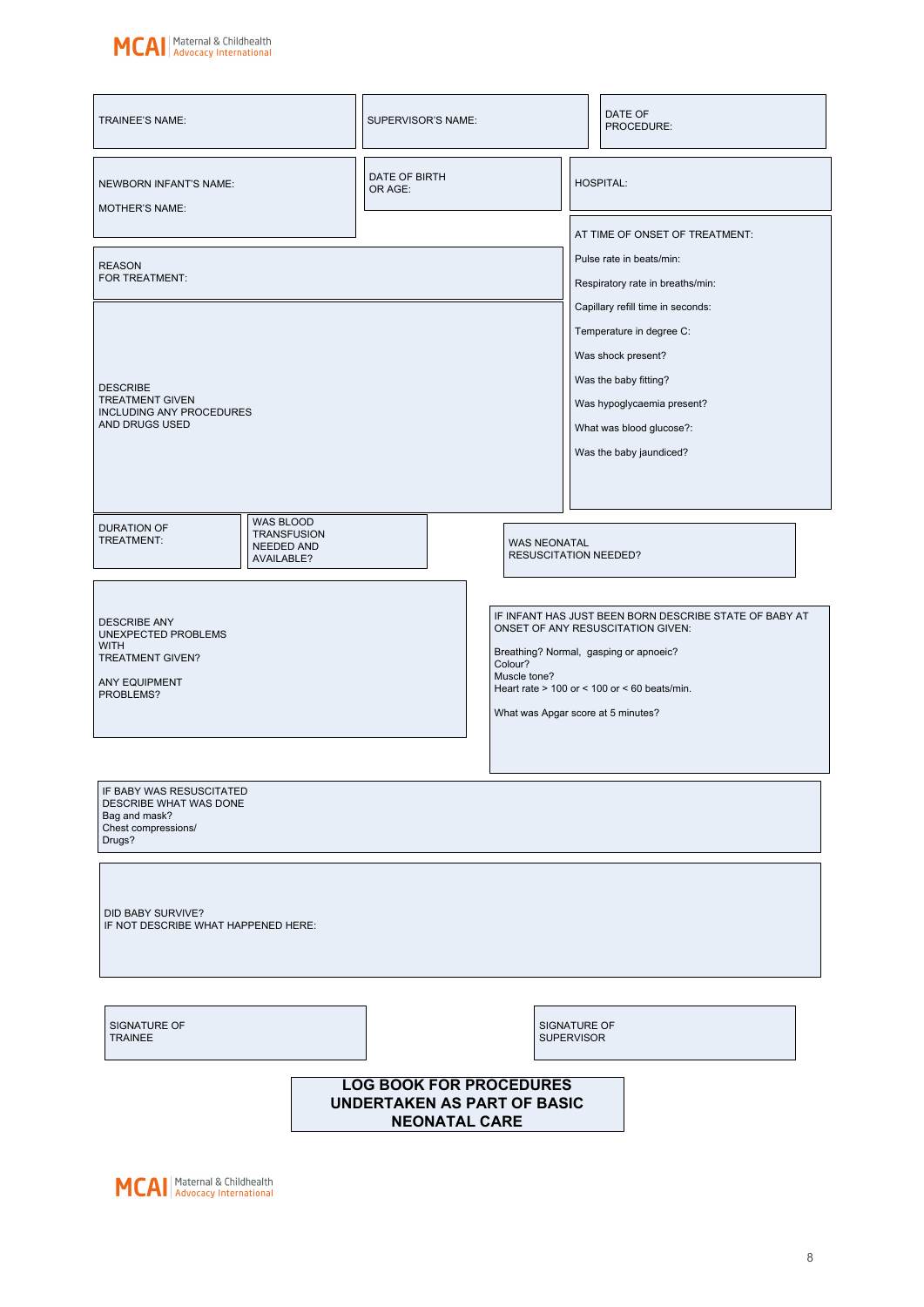# **CASE-BASED DISCUSSION (CBD)** form

| <b>TRAINEE'S NAME:</b>                                          |  |                           |  |
|-----------------------------------------------------------------|--|---------------------------|--|
| <b>ASSESSORS NAME:</b>                                          |  |                           |  |
| <b>CLINICAL PROBLEM</b>                                         |  |                           |  |
| <b>ENCOUNTERED:</b>                                             |  |                           |  |
|                                                                 |  |                           |  |
| <b>SUMMARY OFCASE</b>                                           |  |                           |  |
| <b>DISCUSSED:</b>                                               |  |                           |  |
|                                                                 |  |                           |  |
|                                                                 |  |                           |  |
|                                                                 |  |                           |  |
| <b>SUMMARY OF</b>                                               |  |                           |  |
| <b>TEACHING POINTS:</b>                                         |  |                           |  |
|                                                                 |  |                           |  |
| ASSESSMENT OF TRAINEE'S KNOWLEDGE/MANAGEMENT OF DISCUSSED CASE: |  |                           |  |
| <b>MEETS OR EXCEEDS EXPECTATION:</b>                            |  | <b>BELOW EXPECTATION:</b> |  |
| <b>ASSESSOR'S</b>                                               |  |                           |  |

**RECOMMENDATION:**

**TRAINEE'S SIGNATURE**

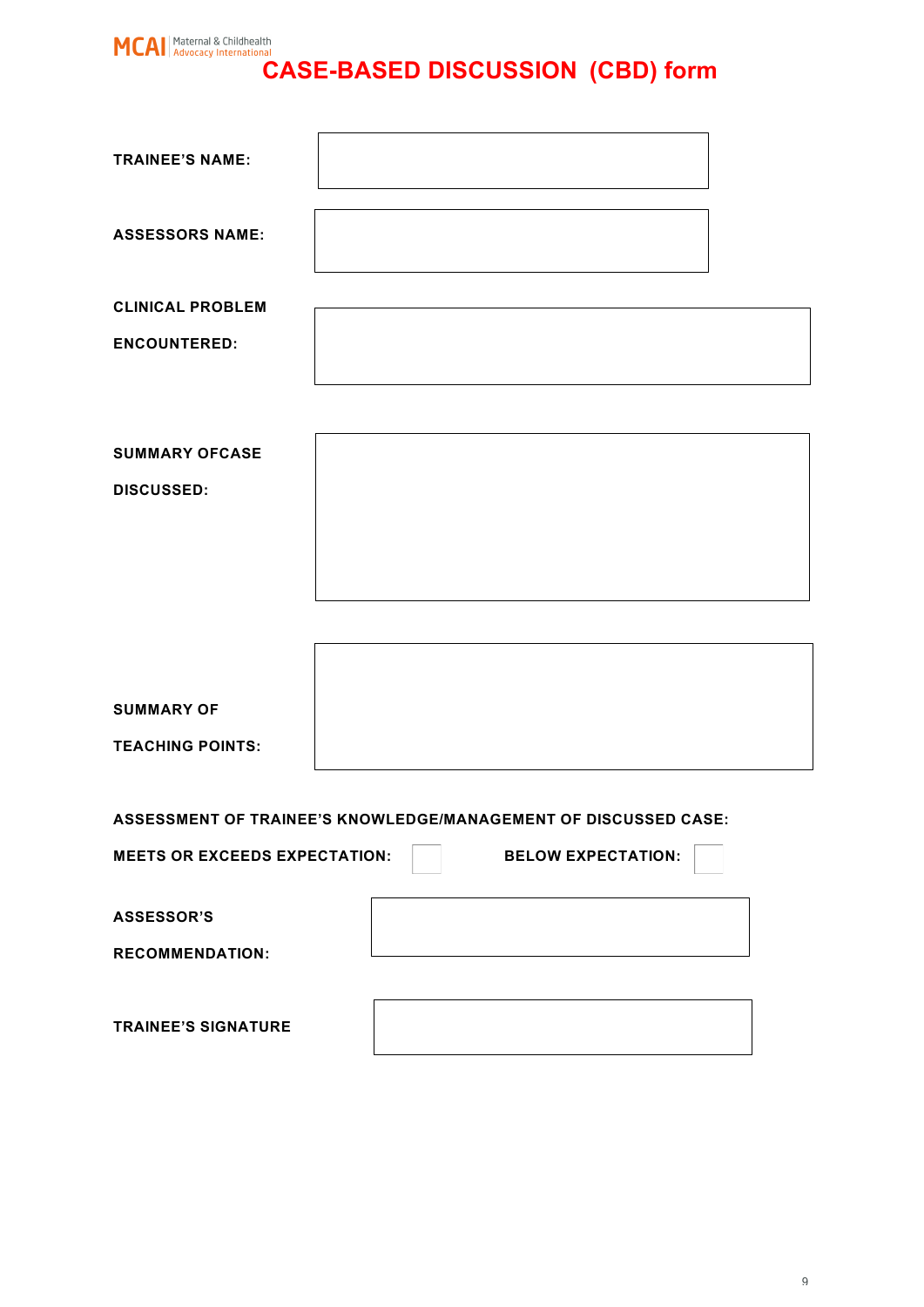

# **SUPERVISOR-OBSERVED EXPERIENCE (SOE) form**

| <b>TRAINEE'S NAME:</b>                |                                                                    |                            |
|---------------------------------------|--------------------------------------------------------------------|----------------------------|
| <b>ASSESSORS NAME:</b>                |                                                                    |                            |
| <b>CLINICAL PROBLEM</b>               |                                                                    |                            |
| <b>ENCOUNTERED:</b>                   |                                                                    |                            |
| <b>SUMMARY OF CASE</b>                |                                                                    |                            |
| <b>OBSERVED:</b>                      |                                                                    |                            |
|                                       |                                                                    |                            |
|                                       |                                                                    |                            |
|                                       |                                                                    |                            |
| <b>SUMMARY OF KEY</b>                 |                                                                    |                            |
| <b>MANAGEMENT</b>                     |                                                                    |                            |
| <b>POINTS:</b>                        |                                                                    |                            |
|                                       |                                                                    |                            |
|                                       | ASSESSMENT OF TRAINEE'S CLINICAL SKILLS IN MANAGING OBSERVED CASE: |                            |
| <b>MEETS OR EXCEEDS EXPECTATIONS:</b> |                                                                    | <b>BELOW EXPECTATIONS:</b> |
| <b>ASSESSORS RECOMMENDATION:</b>      |                                                                    |                            |
| <b>TRAINEE'S SIGNATURE:</b>           |                                                                    |                            |
| <b>ASSESSOR'S SIGNATURE</b>           |                                                                    |                            |

**Registered as a SCIO (Scottish Charitable Incorporated Organisation) No. SC043467<sub>10</sub>**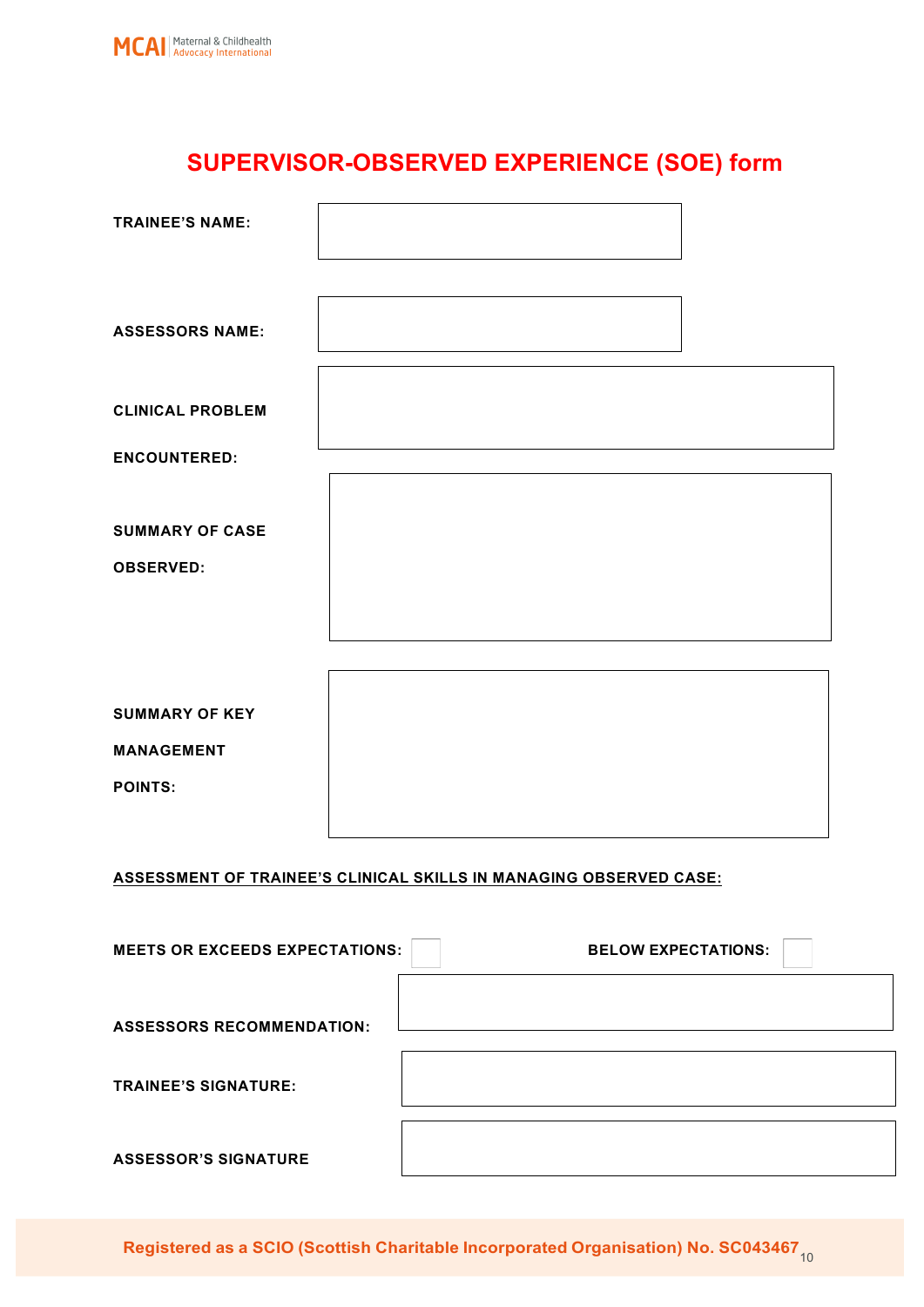# **APPENDIX B 3-day Neonatal Care Course Programme: Liberia**

| Day 1           |                                                                                                                                                   |                                                         |                   |                 |  |
|-----------------|---------------------------------------------------------------------------------------------------------------------------------------------------|---------------------------------------------------------|-------------------|-----------------|--|
| $8.00 - 8.30$   | Faculty meeting                                                                                                                                   |                                                         |                   |                 |  |
| $8.30 - 9.00$   | Registration and photos                                                                                                                           |                                                         |                   |                 |  |
| $9.00 - 9.15$   | course                                                                                                                                            | Welcome and introduction: what to expect from the       |                   |                 |  |
| $9.15 - 9.30$   |                                                                                                                                                   | Putting care of newborn infants into context in Liberia |                   |                 |  |
| $9.30 - 9.45$   | The small baby                                                                                                                                    |                                                         |                   |                 |  |
| $9.45 - 10.15$  | Infection control                                                                                                                                 |                                                         |                   |                 |  |
| $10.15 - 10.45$ |                                                                                                                                                   | <b>Breakfast</b>                                        |                   |                 |  |
| $10.45 - 11.15$ |                                                                                                                                                   | Skin to skin Mother Care                                |                   |                 |  |
| $11.15 - 11.45$ | Nutrition and feeding                                                                                                                             |                                                         |                   |                 |  |
| $11.45 - 13.45$ | Workshop/Skill stations; 1 Skin to skin Mother Care, 2 keeping babies warm,<br>3. Breast feeding problems 4. Hand hygiene + utensil sterilisation |                                                         |                   |                 |  |
| Times           | 11.45-12.15                                                                                                                                       | $12.15 - 12.45$                                         | $12.45 - 13.15$   | $13.15 - 13.45$ |  |
| Faculty         |                                                                                                                                                   |                                                         |                   |                 |  |
| $1 A+B$         | A                                                                                                                                                 | B                                                       | $\mathcal{C}_{0}$ | D               |  |
| $2 C + D$       | B                                                                                                                                                 | $\mathcal C$                                            | D                 | A               |  |
| $3E+F$          | $\mathcal{C}$                                                                                                                                     | D                                                       | A                 | B               |  |
| $4G+H$          | D                                                                                                                                                 | A                                                       | Β                 | С               |  |
| $13.45 - 14.30$ | Lunch                                                                                                                                             |                                                         |                   |                 |  |
| $14.45 - 15.30$ | Resuscitation at birth                                                                                                                            |                                                         |                   |                 |  |
| $15.30 - 17.00$ | 1. Resuscitation at birth workshop 2. Resucitation at birth skill station                                                                         |                                                         |                   |                 |  |
| Times           | $15.30 - 16.15$<br>$16.15 - 17.00$                                                                                                                |                                                         |                   |                 |  |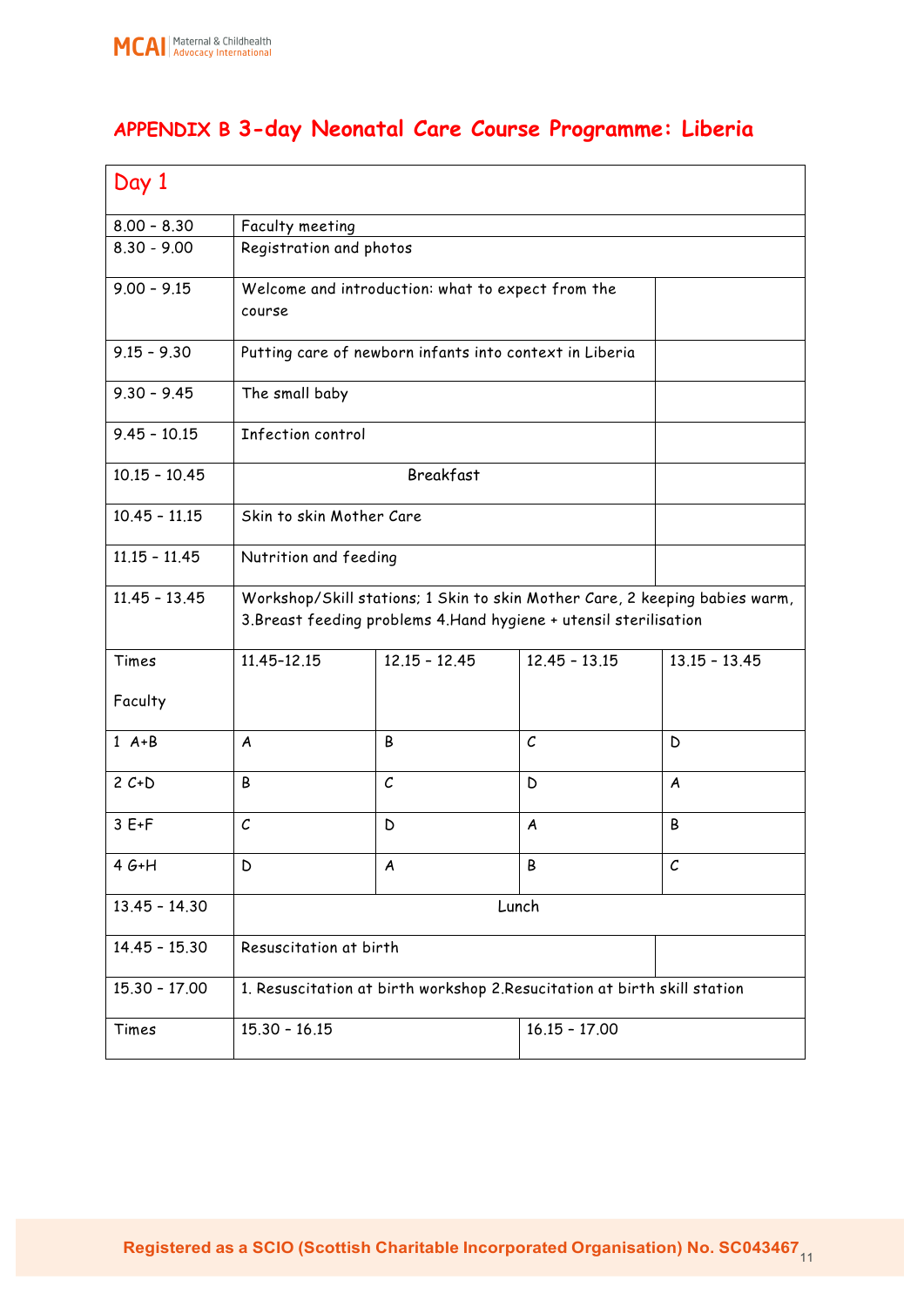

| Faculty         |                 |          |
|-----------------|-----------------|----------|
| $1 A+B$         | A               | B        |
| $2 C + D$       | B               | A        |
| $3E+F$          | $\cal C$        | D        |
| $4G+H$          | D               | $\cal C$ |
| 17.00-17.15     | Meet mentees    |          |
| $17.15 - 17.30$ | Faculty meeting |          |

| Day 2           |                                                                                                                             |                                   |                   |                  |  |
|-----------------|-----------------------------------------------------------------------------------------------------------------------------|-----------------------------------|-------------------|------------------|--|
| $8.15 - 8.45$   |                                                                                                                             | Faculty meeting and set up<br>All |                   |                  |  |
| $8.45 - 9.00$   | Registration                                                                                                                |                                   |                   |                  |  |
| $9.00 - 9.45$   | Infections in babies                                                                                                        |                                   |                   |                  |  |
| $9.45 - 10.30$  | Respiratory illnesses                                                                                                       |                                   |                   |                  |  |
| $10.30 - 11.00$ | <b>Breakfast</b>                                                                                                            |                                   |                   |                  |  |
| $11.00 - 13.00$ | Workshops/skill stations 1. Pain/iv drugs. 2. The partogram 3. Recognising the<br>ill baby 4. Pulse oximeter and oxygen use |                                   |                   |                  |  |
| Station         | $11.00 - 11.30$                                                                                                             | 11.30 -12.00                      | $12.00 - 12.30$   | $12.30 - 13.00$  |  |
| $1 A+B$         | A                                                                                                                           | B                                 | $\mathcal{C}_{0}$ | D                |  |
| $2 C + D$       | B                                                                                                                           | $\mathcal{C}$                     | D                 | $\boldsymbol{A}$ |  |
| $3E+F$          | $\mathcal{C}_{0}$                                                                                                           | D                                 | A                 | B                |  |
| $4G+H$          | D                                                                                                                           | A                                 | B                 | $\mathcal{C}$    |  |
| $13.00 - 14.00$ | Lunch and prayers                                                                                                           |                                   |                   |                  |  |
| $14.00 - 14.45$ | Jaundice                                                                                                                    |                                   |                   |                  |  |
| $14.45 - 16.45$ | Simulations: infections, jaundice, respiratory                                                                              |                                   |                   |                  |  |
| Station         | $14.45 - 15.15$<br>$15.15 - 15.45$<br>$15.45 - 16.15$<br>$16.15 - 16.45$                                                    |                                   |                   |                  |  |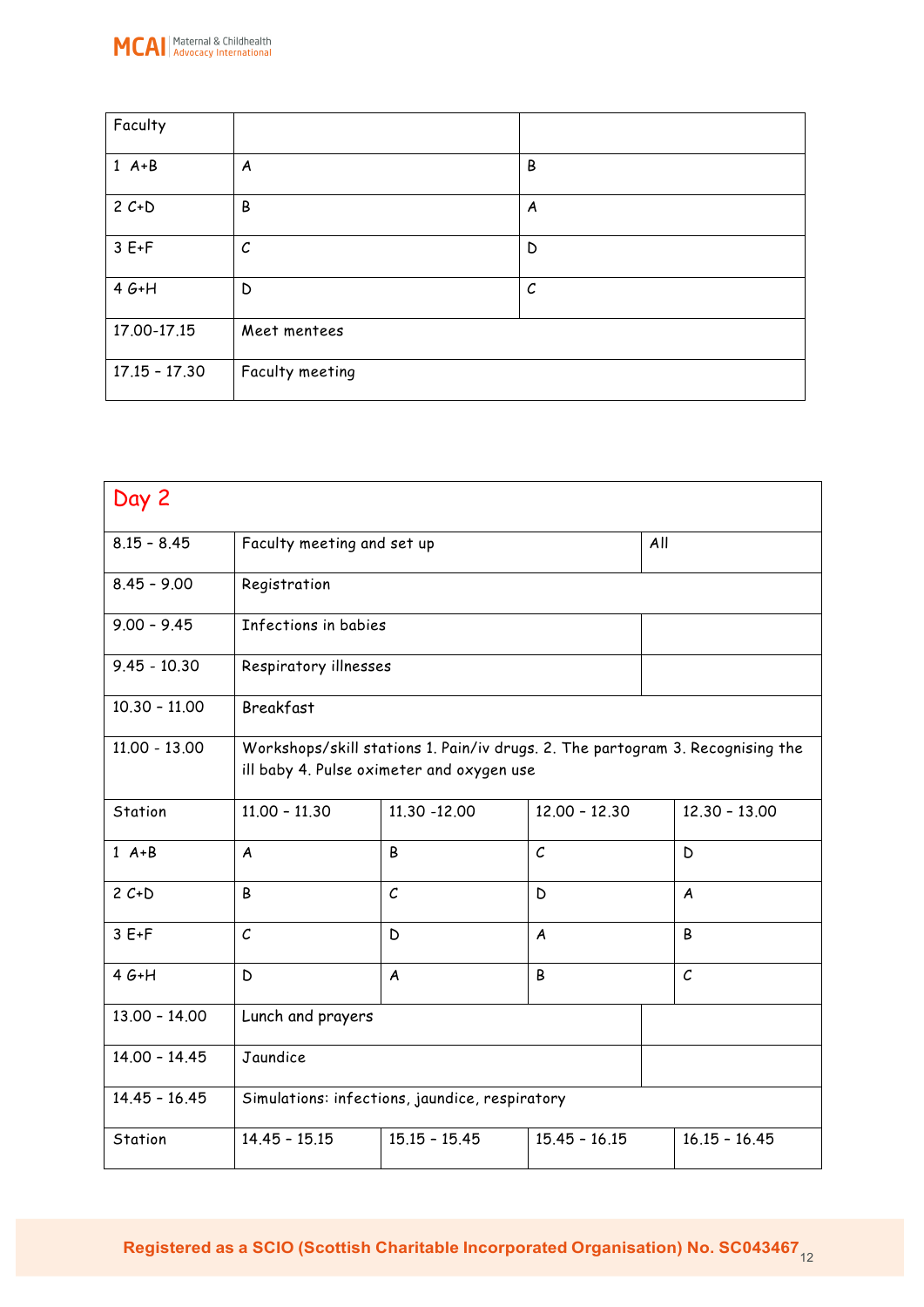

| $1 A+B$         | A               | В | С | D |
|-----------------|-----------------|---|---|---|
| $2 C + D$       | B               |   | D | A |
| $3E+F$          | J               | D | A | B |
| $4G+H$          | D               | A | B | С |
| $16.45 - 17.15$ | Faculty meeting |   |   |   |

| Day 3                           |                                                                                                                                                 |                  |                   |     |                  |
|---------------------------------|-------------------------------------------------------------------------------------------------------------------------------------------------|------------------|-------------------|-----|------------------|
| $8.15 - 8.45$                   | Faculty meeting and set up                                                                                                                      |                  |                   | All |                  |
| $8.45 - 9.00$                   | Registration                                                                                                                                    |                  |                   |     |                  |
| $9.00 - 9.45$                   | Convulsions                                                                                                                                     |                  |                   |     |                  |
| $9.45 - 11.45$                  | Workshops 1 referral +SS 2. Transfer workshop 3. The baby who will<br>not live long 4. Taking the course back to the workplace incl. monitoring |                  |                   |     |                  |
| Station                         | 9.45-10.15                                                                                                                                      | 10.15-10.45      | 11.15-11.45       |     | 11.45-12.15      |
| $1 A+B$                         | A                                                                                                                                               | B                | $\mathcal{C}_{0}$ |     | D                |
| $2 C + D$                       | B                                                                                                                                               | $\mathcal{C}$    | D                 |     | $\boldsymbol{A}$ |
| <b>Breakfast</b><br>10.45-11.15 |                                                                                                                                                 |                  |                   |     |                  |
| $3E+F$                          | $\mathcal{C}$                                                                                                                                   | D                | A                 |     | B                |
| $4G+H$                          | D                                                                                                                                               | $\boldsymbol{A}$ | B                 |     | $\mathcal{C}$    |
| 12.15-14.15                     | Simulations: convulsions, resuscitation, transfers                                                                                              |                  |                   |     |                  |
| Station                         | 12.15-12.45                                                                                                                                     | 12.45-13.15      | 13.15-13.45       |     | 13.45-14.15      |
| $1 A+B$                         | A                                                                                                                                               | B                | $\mathcal{C}$     |     | D                |
| $2 C+D$                         | B                                                                                                                                               | $\mathcal C$     | D                 |     | A                |
| $3E+F$                          | $\mathcal C$                                                                                                                                    | D                | $\boldsymbol{A}$  |     | B                |
| $4G+H$                          | $\mathsf D$                                                                                                                                     | $\boldsymbol{A}$ | B                 |     | $\mathcal{C}$    |
| $14.15 - 15.15$                 | Lunch and prayers                                                                                                                               |                  |                   |     |                  |